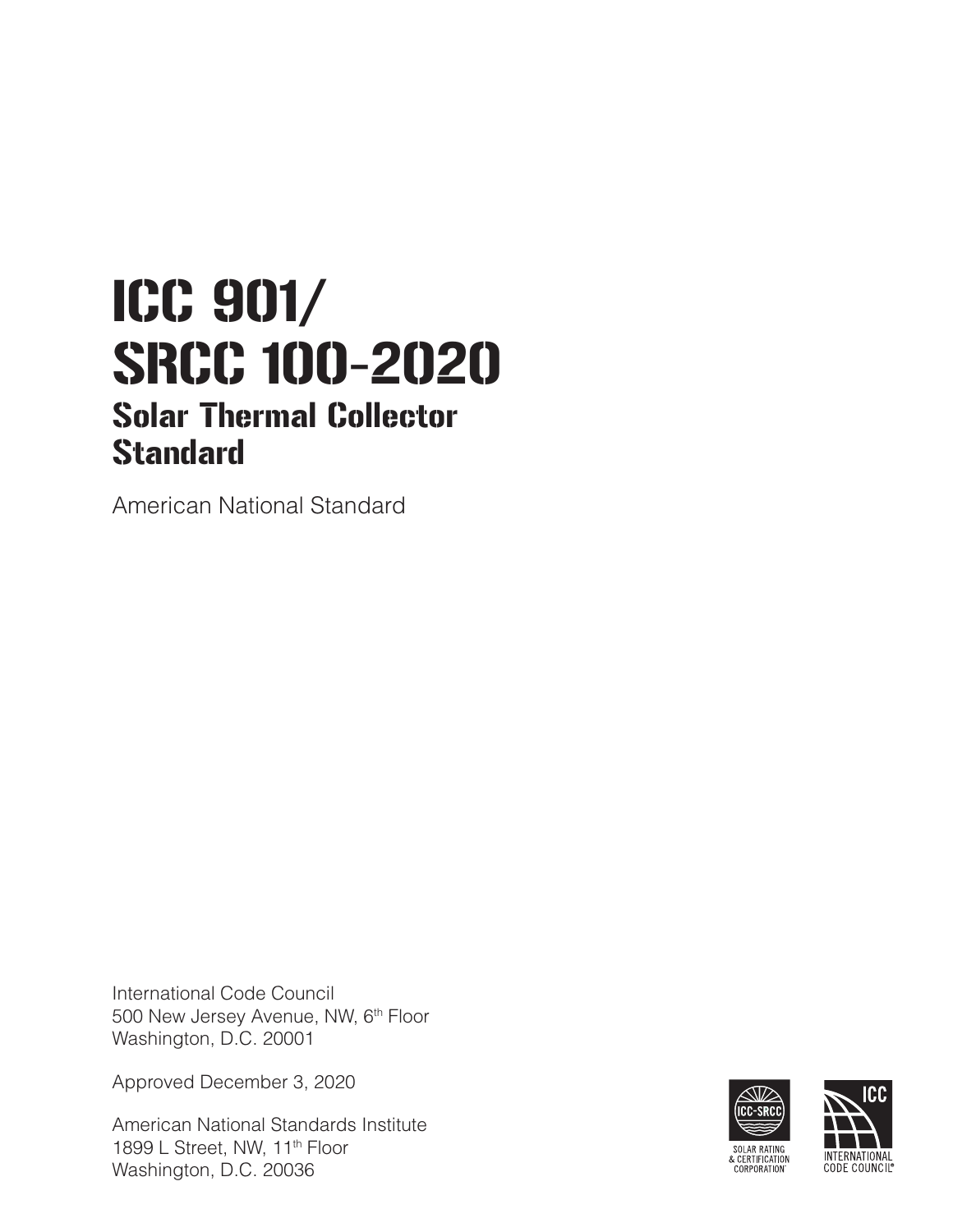# ICC 901/SRCC 100—2020 Solar Thermal Collector Standard (ICC 901—2020)

First Printing: December 2020

ISBN: 978-1-952468-97-1

COPYRIGHT © 2020 by INTERNATIONAL CODE COUNCIL, INC.

ALL RIGHTS RESERVED. This ICC 901/SRCC 100—2020 *Solar Thermal Collector Standard* (ICC 901/SRCC 100—2020) is a copyrighted work owned by the International Code Council, Inc. ("ICC"). Without advance written permission from the copyright owner, no part of this publication may be reproduced, distributed or transmitted in any form or by any means, including, without limitation, electronic, optical or mechanical means (by way of example, and not limitation, photocopying, or recording by or in an information storage retrieval system). For information on use rights and permissions, please contact: ICC Publications, 4051 Flossmoor Road, Country Club Hills, IL 60478; phone:1-888-ICC-SAFE (422-7233).

SRCC 100, *Minimum Standards for Solar Thermal Collectors* is a copyrighted work of the Solar Rating and Certification Corporation.

Trademarks: "International Code Council," the "International Code Council" logo, "ICC," the "ICC" logo, *"Solar Thermal Collector Standard* (ICC 901/SRCC 100—2020)" are trademarks of the International Code Council, Inc. "Solar Rating and Certification Corporation," the "SRCC," the "SRCC" logo, "OG-100," and the "OG-100" logo are trademarks of the Solar Rating and Certification Corporation.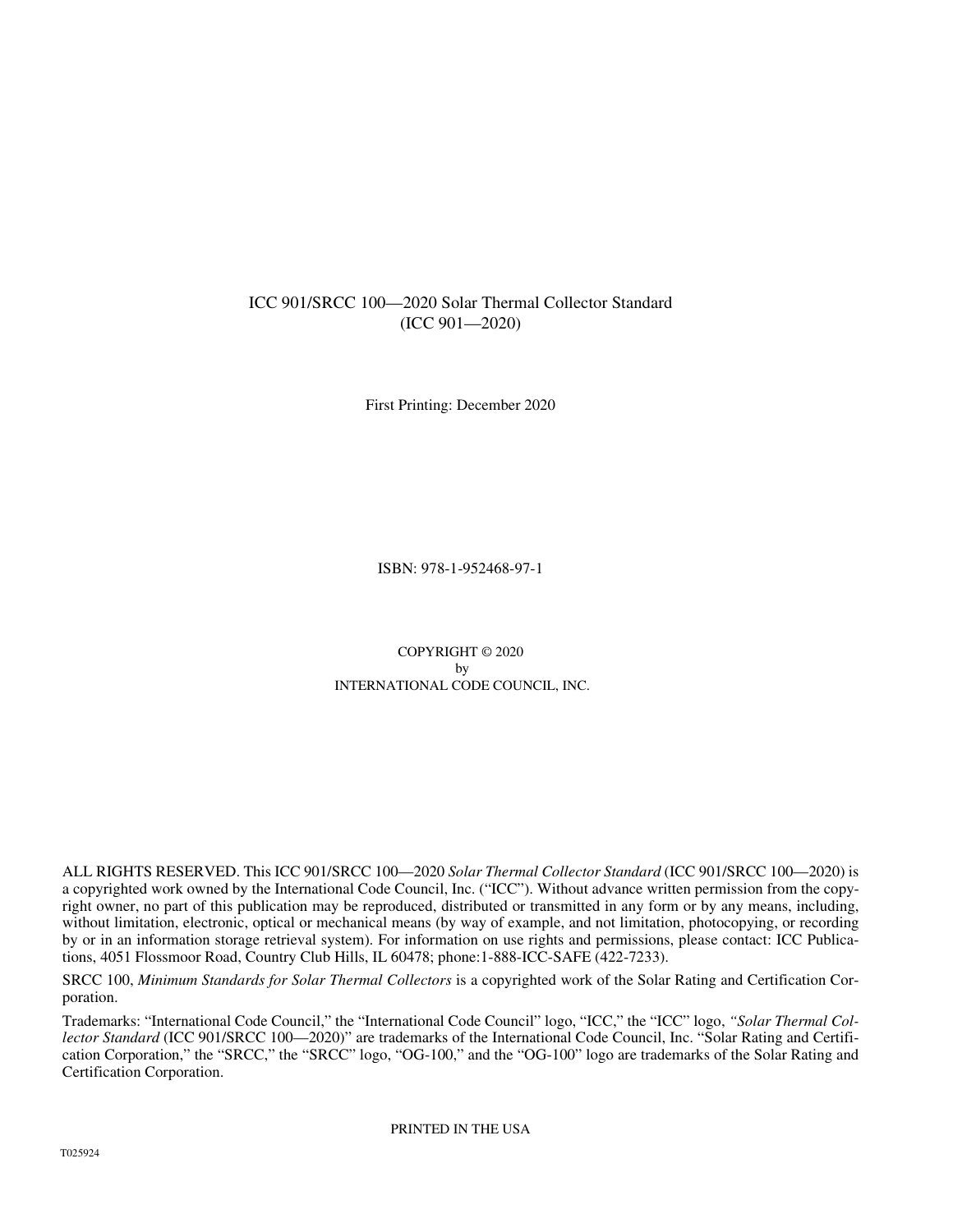# American National **Standard**

Approval of an American National Standard requires verification by ANSI that the requirements for due process, consensus and other criteria for approval established by the standard developer are consistent with the ANSI Essential Requirements.

Consensus is established when, in the judgement of the ANSI Board of Standards Review, substantial agreement has been reached by directly and materially affected interests. Substantial agreement means much more than a simple majority, but not necessarily unanimity. Consensus requires that all views and objections be considered, and that a concerted effort be made toward their resolution.

The use of American National Standards is completely voluntary; their existence does not in any respect preclude anyone, whether he or she has approved the standards or not, from manufacturing, marketing, purchasing, or using products, processes or procedures not conforming to the standards, unless compliance with the standard is required by law instituted by a governmental body.

The American National Standards Institute does not develop standards and will in no circumstances give an interpretation of any American National Standard. Moreover, no person shall have the right or authority to issue an interpretation of an American National Standard in the name of the American National Standards Institute. Requests for interpretations should be addressed to the secretariat or sponsor whose name appears on the title page of this standard.

CAUTION NOTICE: This American National Standard may be revised or withdrawn at any time. The procedures of the American National Standards Institute require that action be taken periodically to reaffirm, revise, or withdraw this standard. Purchasers of American National Standards may receive current information on all standards by calling or writing the American National Standards Institute.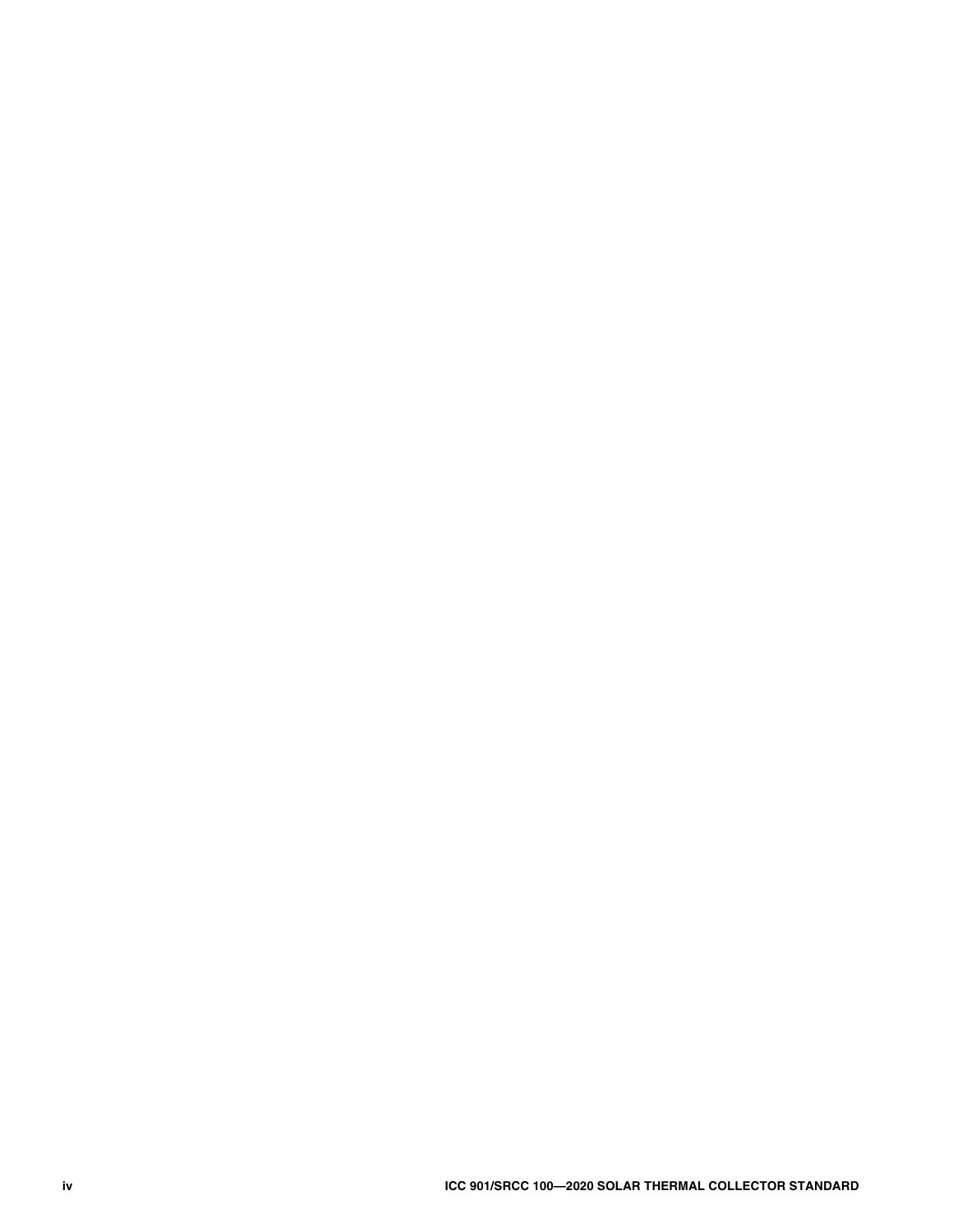# **FOREWORD**

### **Introduction**

The first version of SRCC Standard 100 was developed in 1981 by the Solar Rating and Certification Corporation (SRCC) as a result of efforts by a consortium including the U.S. Department of Energy, National Renewable Energy Laboratory (NREL), Interstate Renewable Energy Council (IREC), Florida Solar Energy Center (FSEC) and the Solar Energy Industry Association (SEIA). Since that time, the standard has been updated periodically by means of SRCC's standard development process. The consensus process used by SRCC was consistent with ANSI requirements for the development of voluntary consensus standards including balance of stakeholders, transparency and due process.

In 2013, SRCC and ICC agreed to collaborate to develop an updated version of the SRCC 100—2013 *Minimum Standards for Solar Thermal Collectors* and SRCC 600-2013 *Minimum Standard for Solar Thermal Concentrating Collectors* standards through ICC's ANSI-approved Standard Development process to seek designation as an American National Standard (ANS). With direction from ICC's Board of Directors and the SRCC Board of Directors, the ICC Standards Council appointed a consensus committee to develop a single updated standard to establish minimum requirements for safety, performance and testing of solar thermal collectors.

### **Development**

This is the second edition of the International Code Council (ICC)/Solar Rating & Certification Corporation (ICC-SRCC) Solar Thermal Collector Standard. It is based on the ICC 901/SRCC 100—2015 standard, which was the first edition. The revisions contained in this edition of the standard were developed by the ICC Solar Thermal Standard Consensus Committee (IS-STSC), operating under ANSI-approved ICC Consensus Procedures for the development of ICC standards.

Meetings of the IS-STSC Consensus Committee were open to the public and interested individuals and organizations from across the country participated. Views and objections were solicited through several public comment periods. All views and objections were considered by the consensus committee and an effort was made toward their resolution. A vote by the consensus committee approved this standard.

The requirements in ICC 901/SRCC 100—2020 are a further update to the long-established SRCC 100 and SRCC 600 standards. The latest edition of the standard has been updated to coordinate with the latest model building codes and international standards. It also clarifies design requirements and addresses a number of new technologies used within the solar water heating industry. The resulting document provides appropriate protections for health, safety and welfare while avoiding unnecessary restrictions on the use of new materials, technologies or designs.

### **Adoption**

ICC 901/SRCC 100—2020, *Solar Thermal Collector Standard* is available for reference and use by jurisdictions in both codes and incentive programs internationally. It represents an update to the ICC 901/SRCC 100—2015 and previous editions of the SRCC Standard 100 and SRCC Standard 600 and is appropriate for use as a successor to those documents. Its use within a governmental jurisdiction is intended to be accomplished through adoption by reference in accordance with proceedings establishing the jurisdiction's law.

#### **Interpretations**

Requests for interpretations on the provisions of ICC 901/SRCC 100—2020 should be addressed to: ICC, Central Regional Office, 4051 Flossmoor Road, Country Club Hills, IL 60478.

#### **Maintenance—Submittal of Proposals**

All ICC standards are revised as required by ANSI. Proposals for revising this edition are welcome. Please visit the ICC website at www.iccsafe.org for the official "Call for Proposals" announcement. A proposal form and instructions can also be downloaded from www.iccsafe.org.

ICC, ICC-SRCC, its members and those participating in the development of ICC 901/SRCC 100—2020 do not accept any liability resulting from compliance or noncompliance with the provisions of ICC 901/SRCC 100—2020. Neither ICC nor ICC-SRCC have the power or authority to police or enforce compliance with the contents of this standard. Only the governmental body that enacts this standard into law has such authority.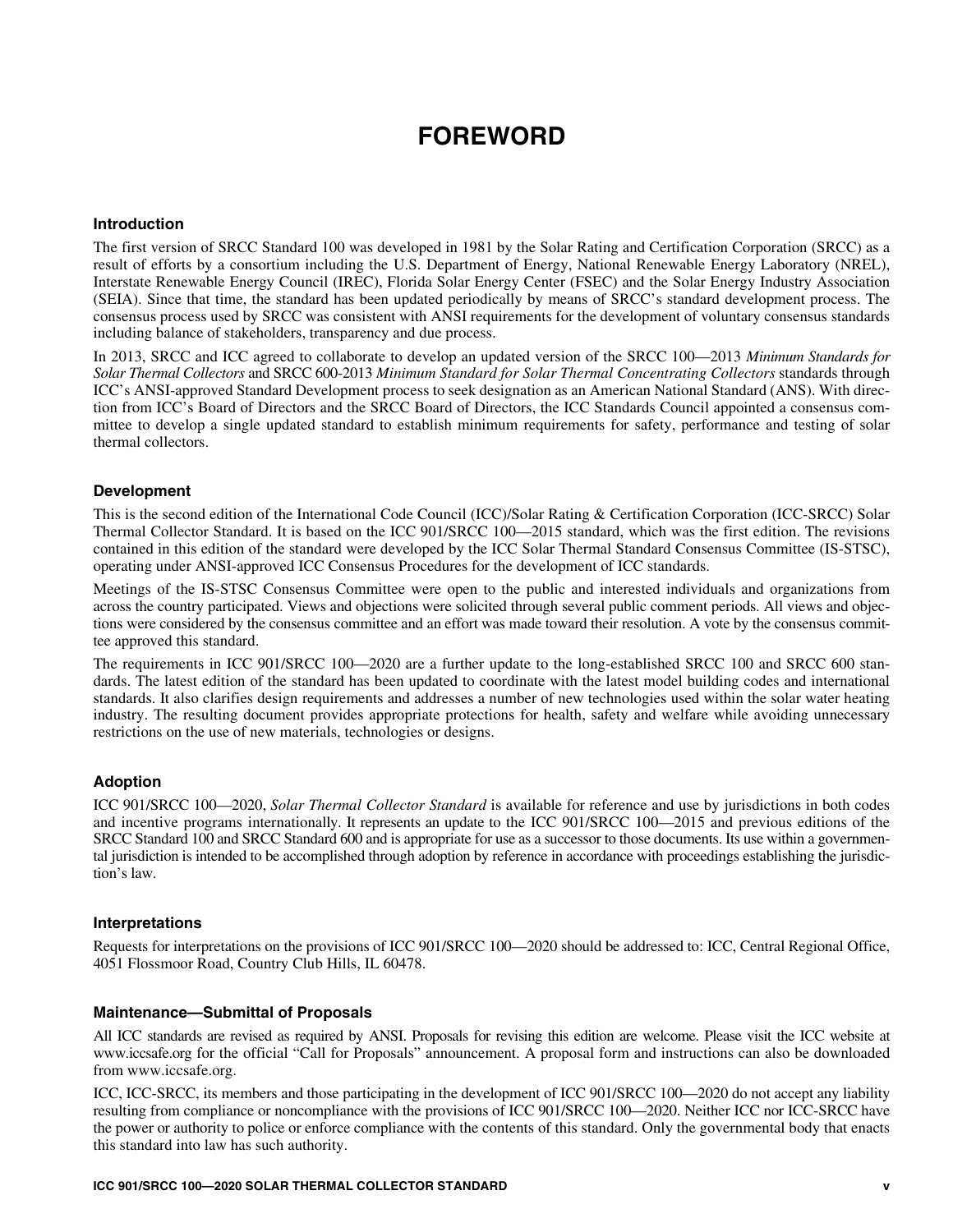# **International Code Council Solar Thermal Standard Consensus Committee (IS-STSC)**

Consensus Committee SCOPE: The Solar Thermal Standard Consensus Committee (IS-STSC) shall have primary responsibility for minimum requirements to safeguard the public health, safety and general welfare along with minimum performance, and evaluation requirements for solar thermal systems. The requirements contained in the *International Codes* pertaining to these situations shall be coordinated with the standards developed by the IS-STSC Consensus Committee.

This standard was processed and approved for submittal to ANSI by the ICC Solar Thermal Standard Consensus Committee (IS-STSC). Committee approval of the standard does not necessarily imply that all committee members voted for its approval.

Representatives on the Consensus Committee are classified in one of three voting interest categories, General Interest (G), User Interest (U) and Producer Interest (P). The committee has been formed in order to achieve consensus as required by ANSI Essential Requirements. At the time it approved this standard, the IS-STSC Consensus Committee consisted of the following members:

**David Beard** (P), Heliodyne, Richmond, CA

**Andreas Bohren** (U), SPF Institute for Solar Technology, Rapperswil, Switzerland

**Adam Chrisman** (P), SunEarth, Fontana, CA

**John Del Mar, PE** (G), City of Santa Fe, Santa Fe, NM

**Stephan Fischer, PE** (U), IGTE University of Stuttgart Institute for Building Energetics Thermotechnology, Stuttgart, Germany

**Kayla Sheraine Gabourel** (G), Ministry of the Public Service, Energy & Public Utilities, Belmopan Cayo, Belize

**Kevin M. Garbie** (P), Aquatherm Industries, Inc., Lakewood, NJ

**Robert Grady** (U), LabTest Certification, Inc., Las Vegas, NV

**Gary L. Hansen, CBO** (G), City of Marion, Marion, IA

**Kevin D. Kalakay** (G), State of Michigan, Lansing, MI

**Ramiro Mata** (U), American Society of Plumbing Engineers, Mentor, OH

**Henry K. Vandermark** (P), Solar Wave Energy, Inc., Cambridge, MA

Secretary: **Shawn E. Martin,** Vice President of Technical Services, Solar Rating and Certification Corporation (ICC-SRCC), International Code Council Pittsburgh, Pennsylvania

| Category     | <b>Number</b> |
|--------------|---------------|
| General (G)  |               |
| User $(U)$   |               |
| Producer (P) |               |
| <b>TOTAL</b> | 12            |

# **Voting Membership in Each Category**

# **Interest Categories**

**General Interest:** Individuals assigned to the General Interest category are those who represent the interests of an entity, including an association of such entities, representing the general public, or entities that promulgate or enforce the provisions within the committee scope. These entities include consumers and government regulatory agencies.

**User Interest:** Individuals assigned to the User Interest category are those who represent the interests of an entity, including an association of such entities, which is subject to the provisions or voluntarily utilizes provisions within the committee scope.

These entities include academia, applied research laboratory, building owner, design professional, government nonregulatory agency, insurance company, private inspection agency and product certification/evaluation agency.

**Producer Interest:** Individuals assigned to the Producer Interest category are those who represent the interests of an entity, including an association of such entities, which produces, installs or maintains a product, assembly or system subject to the provisions within the committee scope. These entities include builder, contractor, distributor, laborer, manufacturer, material association, standards promulgator, testing laboratory and utility.

**NOTE—Multiple Interests:** Individuals representing entities in more than one of the above interest categories, one of which is a Producer Interest, are assigned to the Producer Interest. Individuals representing entities in the General Interest and User Interest categories are assigned to the User Interest.